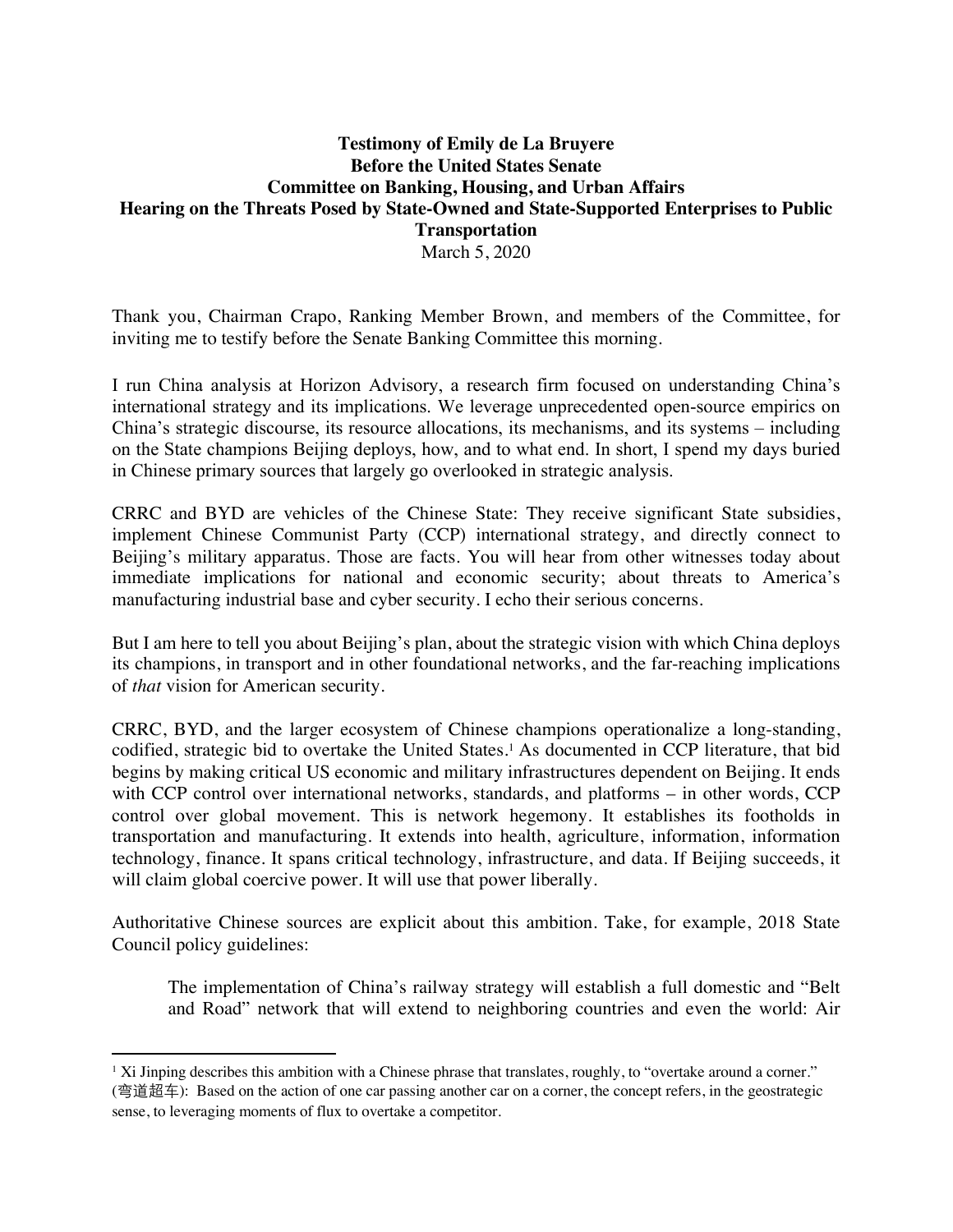transportation, sea transportation, road transportation, logistics nodes, and urban distribution will all be dominated through the leadership of the railway network.<sup>2</sup>

That narrative is matched by the facts: By the mandates China assigns its State champions, the support with which it deploys them internationally, and the policies directing that support – policies that extend from Made in China 2025 (中国制造 2025) to its new successor, China Standards 2035 (中国标准 2035);<sup>3</sup> from the Strategic Emerging Industries Initiative to the Transportation Great Power Strategy.

My testimony will walk through these facts as they relate to BYD, CRRC, and the Chinese strategic approach to the transportation domain. I will begin by detailing the ties linking BYD and CRRC to the Chinese government and military apparatus. I will then discuss the Chinese government plans shaping those ties, and their implications for US economic and national security.

The network strategy behind Beijing's actions amplifies the first-order risks elaborated by the other witnesses here today. The network power that Beijing has already cemented underscores the immediacy of the threat. China's offensive is underway.

# **State and Military Ties**

Beijing aggressively subsidizes its transportation champions so that they can underprice international competitors. This tactic may produce a short-term loss. But China is directing its State champions according to a long-term vision: As they capture critical nodes, networks, and supply chains, Beijing more than recoups its investment – both strategically and economically. At a first level, basic American infrastructure systems, systems that Beijing qualifies as national defense structures, come to rely on Chinese actors. At the next, Beijing seizes the information and physical foundations for a new generation of "smart," or "connected," infrastructure. Beijing locks in not just asymmetrical dependence, but also information dominance and standard-setting power.

China's intentions are not benign. This approach is part and parcel of Being's military agenda, operationalized in a national-level military-civil fusion  $(\nsubseteq \mathbb{R} \oplus \mathbb{A})^4$  (MCF) program that masks Beijing's strategic positioning in the guise of civilian, commercial activity – that of, say, a private electric bus company.

<sup>3</sup> Planning for that industrial strategy was completed in January. It is expected to be released in March. ("中国标准 2035"项目结题会暨"国家标准化发展战略研究"项目 ["China Standard 2035" Project Concluding Meeting and "National Standardization Development Strategy Research" Project]. State Administration for Market Regulation, January 14, 2020.) For additional discussion, see Emily de La Bruyère and Nathan Picarsic, "Game of Phones: 5G is the Next US-China Standards Battleground," *The Octavian Report*, Summer 2019, https://octavianreport.com/article/5g-us-china-standards-fight/.

<sup>2</sup> Railway Supply-Side Reforms Reshape the Logistics Market Landscape [铁路供给侧改革重塑冷链物流市场格 局], Logink Network, November 15, 2018.

<sup>4</sup> Emily de La Bruyère and Nathan Picarsic, *Military-Civil Fusion: China's Approach to R&D, Implications for Peacetime Competition, and Crafting a US Strategy*, 2019 NPS Acquisition Research Symposium, May 2019; Emily de La Bruyère and Nathan Picarsic, "Military-Civil Fusion: Crafting a Strategic Response," *CHIPS* (DoN CIO Magazine), July-September 2019, https://www.doncio.navy.mil/CHIPS/ArticleDetails.aspx?ID=12635.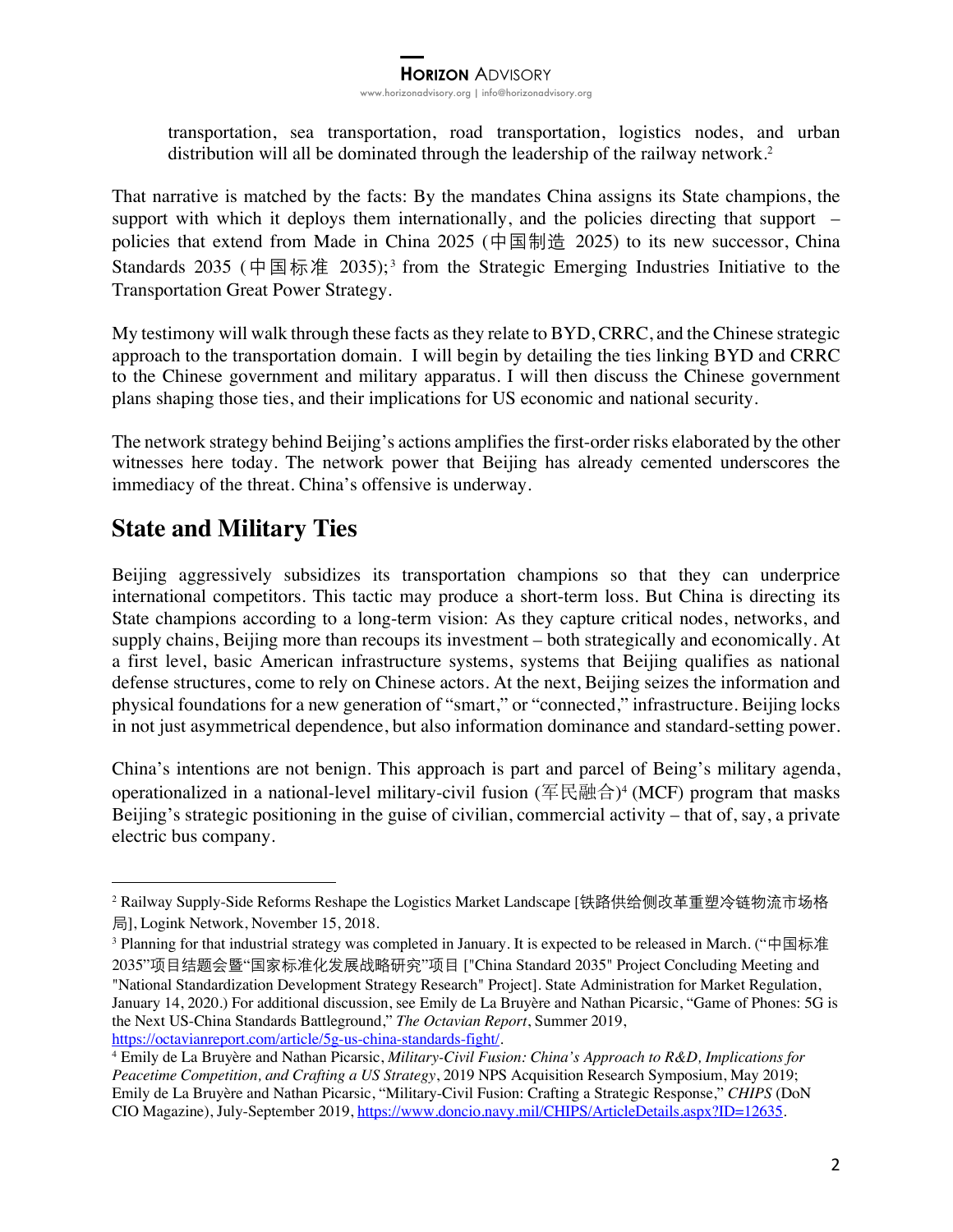## **State Financial Support**

CRRC is a State-owned enterprise controlled by the Chinese State Council's State-Owned Assets Supervision and Administration Commission (SASAC).5 CRRC's core and original business is the manufacture of rolling stock. It is the largest such manufacturer in the world. But through subsidiaries, investments, and partnerships, in China and abroad, CRRC's business extends more broadly, covering the entire land transportation ecosystem. CRRC's apparatus includes 46 whollyand majority- owned subsidiaries.<sup>6</sup> They reflect a presence across all of the rail industry's value chain, as well as emerging, adjacent domains: New materials, alternative energy sources, electric motors and transmissions, sensor networks, autonomous driving, semiconductors, energy storage. CRRC focuses in particular on "smart transportation" and data systems.

CRRC is one of the most heavily subsidized companies in China. Since 2015, CRRC has reported more than 6 billion RMB (over 850 million USD) in direct subsidies, with 1.37 billion RMB (or approximately 191 million USD) in 2018.<sup>7</sup> CRRC's 2019 subsidies likely exceeded that figure.<sup>8</sup> This financial backing is orders of magnitude higher than what CRRC discloses in its Englishlanguage annual reports.<sup>9</sup>

Still, these figures likely underestimate the true degree of government financial support fueling CRRC. They do not account for the beneficial tax cuts that fund much of CRRC's research and development  $(R&D)^{10}$  – or, of course, any subsidies that CRRC chooses not to declare.<sup>11</sup> Nor do these figures account for the indirect support that CRRC receives: The State-owned enterprise benefits from an entire ecosystem of government-backed R&D programs, innovation centers, national projects, and laboratories, many of which it oversees. And where CRRC has not vertically integrated, it further benefits from a domestic supply chain comprised of additional State-owned

<sup>5</sup> The Chinese government owns 53 percent of CRRC through the Chinese holding company China Railway and Rolling Stock Group Corporation. (CRRC Annual Report, 2018). As a CRRC representative put it in 2016, "CRRC's actual controller is a State-owned fund. CRRC is thus a State-owned entity." (孙鹏聪 [Sun PengCong]. 产

权性质、政府支持与并购财务风险 [Nature of Property Rights, Government Support, and Financial Risks of M&A]. Inner Mongolia University, 2016.)

<sup>6</sup> Or, at least, its website declares that figure: CRRC's 2018 annual statement lists investments in 51 subsidiaries. And according to reports from its 2018 audit, in 2016 it declared 401 wholly-owned and holding subsidiaries as well as 109 share-holding companies. (审计署:中车四方等朝工资总额列支补贴支出6479.25万 [Audit Commission: CRRC and Other Super Companies Total Expenditure Subsidy of 647.3 Million], Audit Commission, June 20, 2018 <sup>7</sup> 中国中车股份有限公司年度报告 [CRRC Corporation Annual Report], 2015 through 2018.

<sup>8</sup> As of June, CRRC had already reported 632.87 million RMB in direct subsidies. (中国中车股份有限公司

<sup>2019</sup> 年半年度报告 [CRRC Corporation Limited Semi-annual Report 2019], 2019)

<sup>9</sup> CRRC's English language annual reports suggest that it received approximately 243 million RMB (about 34 million USD) in "government grants" in 2018 and 994 RMB (about 140 million USD) in 2017.

<sup>&</sup>lt;sup>10</sup> In 2018, the State Administration of Taxation increased the tax deduction for R&D expenses from 50 percent to 75 percent, a deduction that "basically subsidizes 11 to 18 percent of actual R&D." Vice President of CRRC Zhan Jingyan explained in March that, for CRRC, which invests about 10 billion (about 1.4 billion USD) annually into R&D, that amounts to "at least 1 billion RMB [about 140 million USD] of subsidies a year." (10 亿+6 亿, 减税降 费后,中国中车能省多少钱?[1 billion + 600 million: After the tax and fee reduction, how much can CRRC save?]. *East Money Finance,* March 30, 2019.)

<sup>11</sup> CRRC has limited incentive publicly to report the full extent of government financial support that can otherwise be obscured – and the Chinese State can easily funnel funds to companies that it owns.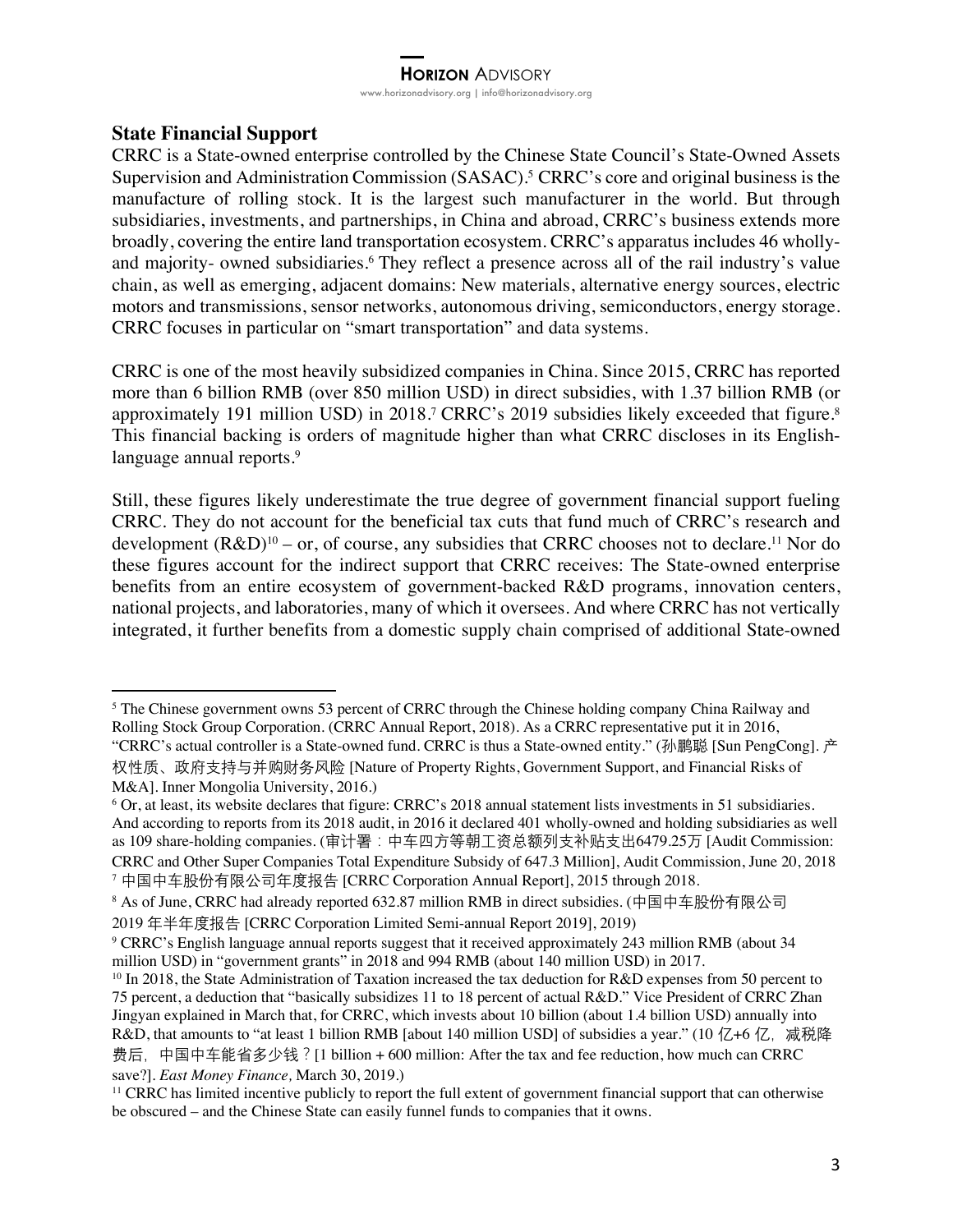and State-backed vendors. The CCP also helps to set up CRRC's international contracts, marketing it as a One Belt One Road champion.<sup>12</sup>

Proportionately speaking, BYD receives even more State support than does CRRC. BYD has reported a total of 9.2 billion RMB (1.3 billion USD) in government grants and subsidies since 2007. The company declared 2.3 billon RMB (approximately 328 USD million) in government subsidies in 2018 alone. Those funds constituted more than half of BYD's total profit. In the third quarter of 2019, while Congress was debating the Transit Infrastructure Vehicle Security Act (TIVSA), BYD declared over RMB 1 billion more in direct government subsidies. <sup>13</sup> Relative to profit, BYD is the single most subsidized Chinese player in its field.

As with CRRC, these figures likely constitute a lower-bound of the true magnitude of government support. They omit, for example, consumer-side subsidies that reduce the price of electric vehicles in China: CITIC Securities estimates that BYD received an additional 37.3 billion RMB (5.3 billion USD) of such subsidies between 2016 and 2018.<sup>14</sup>

BYD is not a State-owned Enterprise. But it is guided by the Chinese government. In fact, BYD's CCP connections are all the more threatening for its private status. Beijing knows that the US and other international systems treat private companies as neutral actors. So, Beijing leverages those as masked vehicles for its offensive. In November 2018, the Ministry of Transportation invited BYD, as well as 19 other private companies,<sup>15</sup> "to discuss the role of private capital in building a Transportation Great Power." The Minister promised "unwaveringly to encourage, support, and guide the private enterprises to become bigger, stronger, and better." In return, he reminded them that they were to "contribute to the grand strategy and platform of a "Transportation Great Power." "It is hoped that the majority of private entrepreneurs will better integrate into the tide of reform and opening up in the new era, actively participate in the construction of a Transportation Great Power, and work tirelessly to realize the Chinese dream of the great rejuvenation of the Chinese nation."16

CRRC and BYD's state backing is not unique. They are just two players in a much larger constellation. The National New Energy Vehicle (EV) subsidy program through which BYD received more than RMB 3.45 billion in 2018 also funded Foton Motor, Yanzhou Yaxing, BAIC

<sup>12</sup> Premier Li Keqiang is called the "super salesman" of CRRC. (孙鹏聪 [Sun Peng Cong]. 产权性质、政府支持与 并购财务风险 [Nature of Property Rights, Government Support, and Financial Risks of M&A]. Inner Mongolia University, 2016.)

<sup>13</sup> 比亚迪股份有限公司年度报告 [BYD Annual Reports], 2009 through 2018; 二零一九年第三季度季度報告 [BYD Third Quarterly Report], 2019.

<sup>14</sup> Glonway [格隆汇], "The Story of the BYD Government Subsidy [比亚迪政府补助里的故事], *Sina Finance* [新 浪财经], July 29, 2019.

<sup>15</sup> Huachuan Group, Land Bridge Group, Juneyao Airlines, SF Express, SJTI, Intech, Baidu, Didi, Ctrip, Deppon Logistics, Hecheng Group, Jinling Transportation, Chongqing Heniu, Fujian Air China, Guangxi New Harbor Engineering, Fujian Port Road, Beijing E-Hualu Information Technology, Kahangtianxia, and Shanghai Public Transport.

<sup>16</sup> 交通部邀顺丰、比亚迪、百度、滴滴等 20 家民企座谈 鼓励民间资本参与交通运输项目 [The Ministry of Transport invited 20 private enterprises such as SF, BYD, Baidu, Didi and others to encourage private capital to participate in transportation projects], China Communications News [中国交通新闻网], November 22, 2018.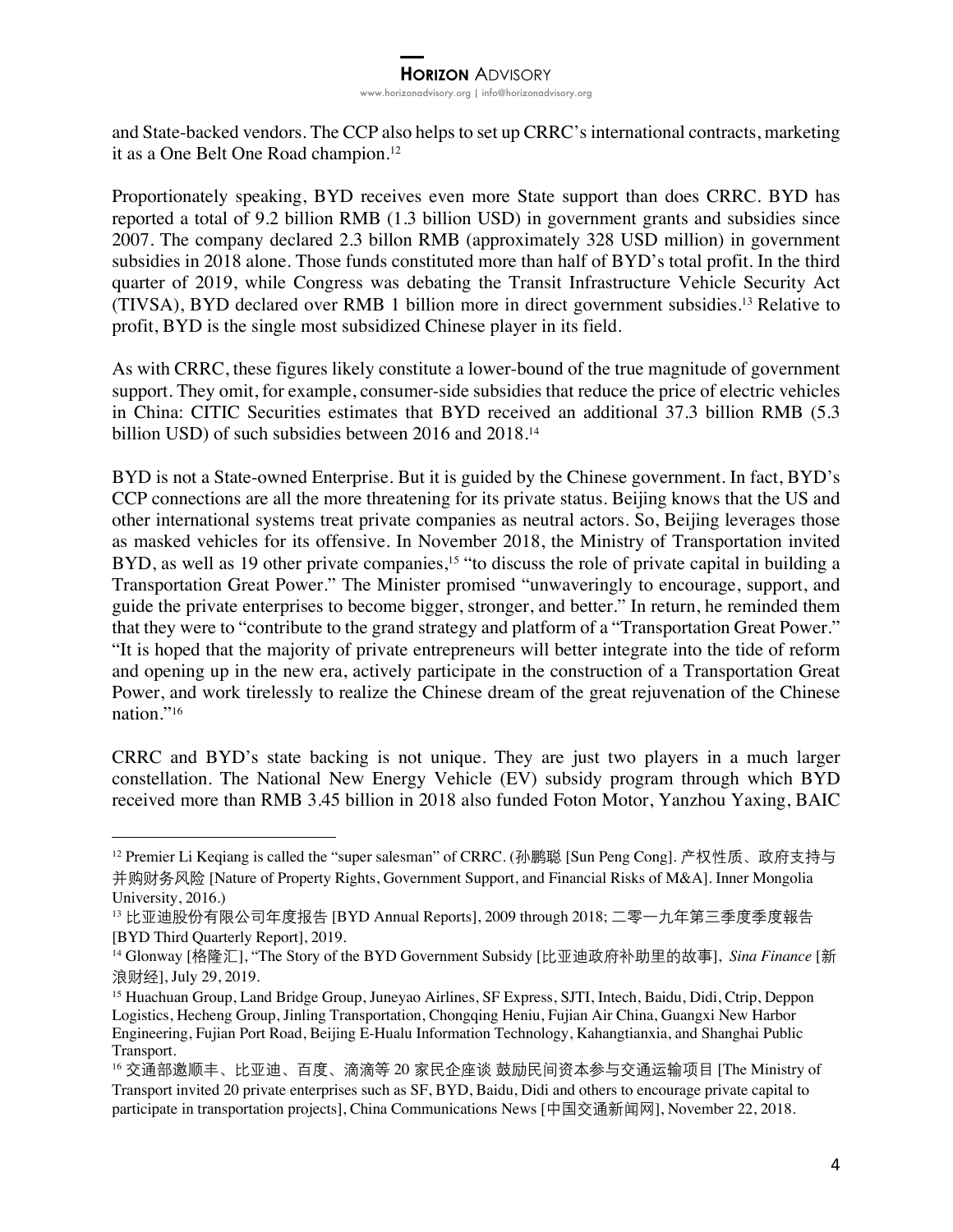Blue Valley, Ankai Automobile, Dongfeng Motor, Yutong Bus, Zhongtong Bus, etc. Tesla's largest Chinese competitor, Nio, benefits from the same demand-side EV subsidy as BYD.

The CCP is pursuing a comprehensive program to dominate the international transportation supply chain, industry, and market. That program is part of Xi Jinping's "Transportation Great Power" (交通强国) strategy. The objective does not end at industrial development. This strategy is about asymmetric dependence, network control, and the international, coercive power to be reaped from those.

## **Military Ties**

China's transportation agenda falls under the rubric of the national-level military-civil fusion strategy, a program that deftly inserts thinly veiled military tools into the fragmented, open global commercial ecosystem for coercive ends. "Military and civilian are different only in name," explain Chinese sources, "The military is for civilian use, and the civilian for military."<sup>17</sup> Transportation is key to this strategy. According to Chinese classifications, transportation falls squarely under the definition of a military industry.<sup>18</sup>

CRRC and BYD's ties to the People's Liberation Army (PLA) bear this point out. Both companies publicly espouse support for military-civil fusion, partner with military entities, and define their projects – especially in new energy automobiles, new materials, high-speed rail, and autonomous vehicles, and information systems – as part of the military-civil fusion program.

CRRC's annual report endorses the military-civil fusion strategy:

We will implement the military-civil fusion development strategy and expand the application of technology and products.

That is no empty claim. In May 2017, CRRC joined a series of State military and financial entities to spearhead a 113.9 RMB billion government investment fund dedicated to military-civil fusion.<sup>19</sup>

<sup>17</sup> Ma Qing Feng [马青锋]. "Research on the Synergy Between Defense Economy and National Economy" [中国国 防经济与国民经济同共促研究]. Henan University, 2013. Ma wrote that text under the tutelage of Henan University's Sun Siqiang, former senior scholar at the Chinese Academy of Social Sciences, consultant expert at the Small and Medium Enterprise Research Center of the Ministry of Industry and Information Technology (the government entity charged with implementing MCF), and director of the Chinese Capital Research Society. 18In January 2018, the Ministry of Transport and the National Defense Science and Industry Bureau signed a cooperation agreement to promote, together, military-civil fusion. A 2018 article from the Army Military Transportation Institute is sufficiently on the nose: "Under the conditions of informationization, the military increasingly depends on national transportation and communications resources…To strengthen the construction of strategic projection capabilities, it is necessary to use national strategic transportation resources to establish a military-civil fusion strategic projection system. Recently, China's transportation infrastructure has achieved unprecedented development… so that civil transportation infrastructure and large-scale transportation vehicles can not only help economic construction but also directly support national defense and military needs to improve our military's strategic projection capabilities." (张健 [Zhang Jian], 孟军 [Meng Jun], 杨喜凯 [Yang Xikai].新时期国 防交通军民融合式发展研究 [Research on the Military-civilian Integrated Development of National Defense and Transportation in the New Period]. 军事交通学院学报, 2018.)

<sup>19</sup> 中国中车:拟合资设立规模1139亿基金 投资军民融合等产业 [China CRRC: Capital to set up a scale of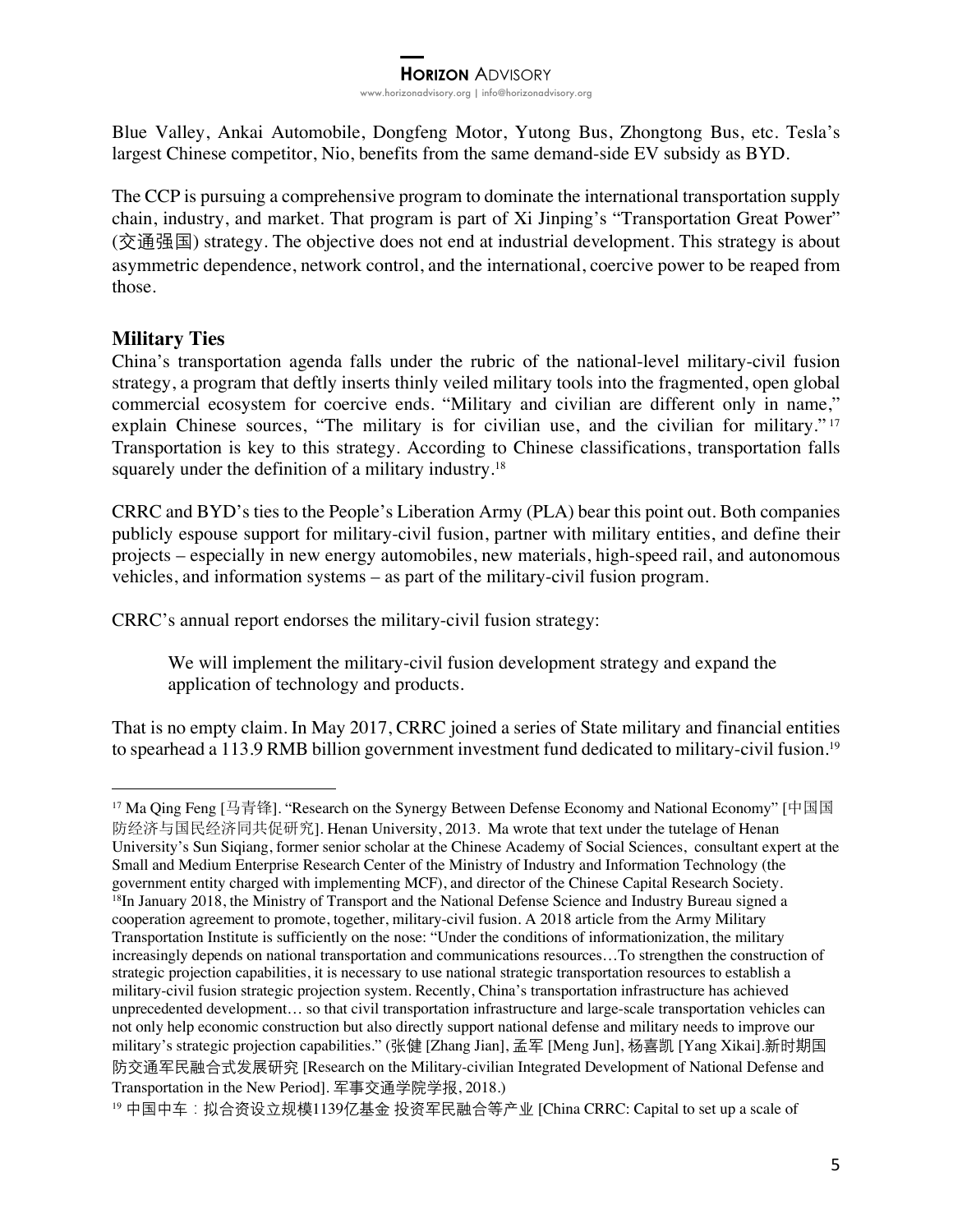CRRC calls its High-Speed Train Technology Innovation Center a "military-civil fusion project." In 2018, CRRC signed a "strategic cooperation agreement" with AVIC, a State-owned military enterprise, to launch an "MCF development program" dedicated to new materials, unmanned subways, and autonomous driving." <sup>20</sup> Meanwhile, BYD boasts a "strategic cooperation" agreement with the China Academy of Launch Vehicle Technology. The two seek jointly to develop to materials, guidance, sensors, fasteners, and autonomy, among other fields.<sup>21</sup>

CRRC and BYD also operate R&D centers in "military-civil fusion enterprise zones," industrial zones dedicated to incubation of, as well as information exchange among, MCF entities. BYD sits in the Beijing Daxing MCF Industrial Zone,<sup>22</sup> the Xi'an High-Tech Industrial Development,<sup>23</sup> and the Baotou Equipment Manufacturing Industrial Park.24 The Harbin Economic and Technological Development Zone that hosts a CRRC R&D center is also home to Harbin North Defense Equipment Co., Ltd, AVIC's Dong'an Engine Group, Chinalco's Northeast Light Alloy Co., and "other important military enterprises." Those zones, and others like them, support their members financially. They also create channels for "research integration;" mechanisms for sharing technological and data resources.25

CRRC and BYD also partner with other MCF players that the United States has already labeled as predatory actors or national security threats. Both companies signed "strategic cooperation agreements" with Huawei in March 2019. The BYD-Huawei relationship focuses on automotive intelligent networking, intelligent driving, cloud computing, and smart parks;"<sup>26</sup> the CRRC-Huawei partnership on connecting the former's physical, rail infrastructure to the latter's information technology.27

<sup>113.9</sup> billion funds, investing in military and civilian integration and other industries]. 中国基金报 [*China Fund News*], July 3, 2017

<sup>20</sup> 航空工业与中国中车所属企业签署军民融合开发项目合作协议 [AVIC and China's CRRC affiliated

enterprises signed a military-civilian integration development project cooperation agreement], *Sohu News*, May 25, 2018.

<sup>21</sup> 比亚迪将与中国运载火箭技术研究院开展战略合作 [BYD will conduct strategic cooperation with China Academy of Launch Vehicle Technology], *Xinhua*, April 7, 2018.

<sup>&</sup>lt;sup>22</sup> Approved by the Ministry of Industry and Information Technology (MIIT) in 2012, the Beijing Daxing Industrial Base focuses on aerospace technology, the weapons industry, new materials, and new energy. It hosts, among others, NORINCO, AVIC, and the China Rocket Corporation.

<sup>&</sup>lt;sup>23</sup> That zone takes, as its "main direction," "absorbing high-quality resources form the whole society to participate in national defense construction, guiding civilian technology to expand into the military field, and promoting network information…" (Xi'an High Tech Industrial Development Zone, xdz.gov.cn)

<sup>&</sup>lt;sup>24</sup> The Baotou Zone's members include China Weapon First Machinery Group and NORINCO's engineering machinery group.

<sup>&</sup>lt;sup>25</sup> The Xi'an Zone – which connects almost 1,000 universities and military units to its companies – includes a "Xi'an Science and Technology market" for "transaction, sharing, and communication" to provide "technical exchange and equipment sharing for military-civil enterprises." It organizes "matchmaking meetings, technical seminars, investment promotion associations, and MCF markets." (Xi'an High Tech Industrial Development Zone, xdz.gov.cn)

<sup>&</sup>lt;sup>26</sup> 比亚迪、华为再牵手:将在车联网、智能驾驶等方面展开合作 \_[BYD and Huawei will hold hands again: cooperation will be carried out in the areas of car networking and smart driving], March 26, 2019.

 $27$  公司携手华为共建工业互联网平台 [The company cooperates with Huawei to build an industrial internet platform]. CRRC, April 2, 2019.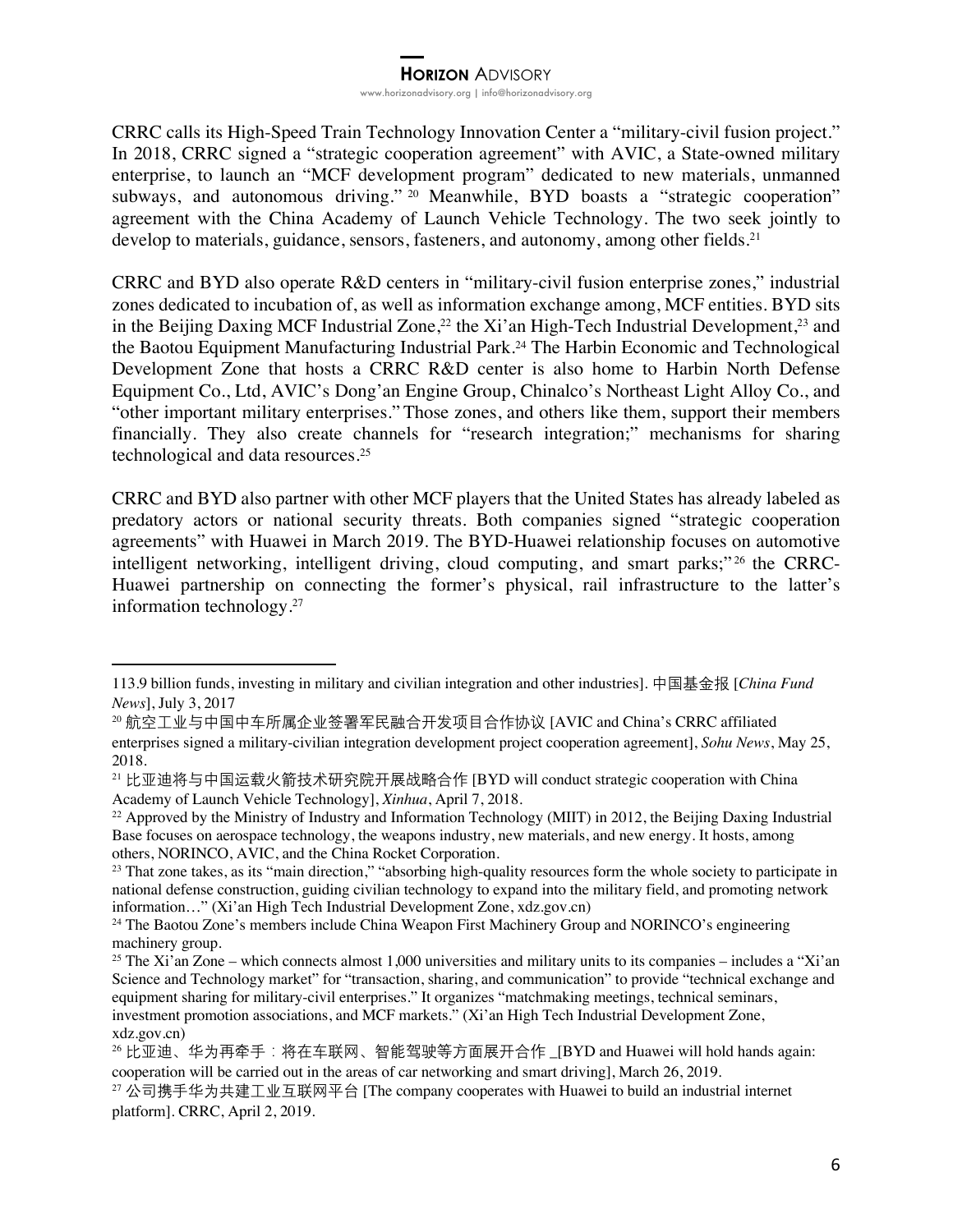## A Transportation Great Power and Network Hegemony

How does this all actually add up? The Huawei relationships begin to frame the picture. Beijing is not under-cutting US companies simply to subvert American manufacturing. (Though they do.) Beijing is not deploying information-collecting systems simply to spy on critical US hubs. (Though, again, this first-order risk is real.) Beijing targets the transportation industry in order to can capture foundational, physical and virtual, infrastructures. It intends to set global rules.

Beijing establishes its footholds in physical infrastructure. It extends its reach through information infrastructure. Made in China 2025 outlines that first phase: Monopoly over global industry's critical physical components. China Standards 2035, to be officially launched this month, defines the next step: Beijing's plan for dominance over global rules.

According to official State planning, China intends to establish a "global smart grid" connecting new energy sources and a "global transportation system" connecting smart vehicles. China intends to proliferate "sensor networks" and a "global logistics platform." It intends to link all of these on a "ubiquitous," "backbone" "Internet of Things (IoT)" – or "Internet of Everything;"28 the future foundation for military, commercial, social, political, information narrative domains. In sum, it intends to build the tracks, pipes, channels along which everything in the information era operates; having built those, to collect and to define their information.

If China realizes this vision, it will acquire immediate information access – with obvious firstorder security risks. In the longer term, Beijing's network will also allow it to *shape* information; therefore both to coerce and to define the global environment. This would amount to unprecedented, cross-domain, new-type power projection.

Transportation systems offer an entry point.

On September 23, 2019 – as this body was debating the TIVSA – the Central Committee of the Chinese Communist Party and the State Council issued the "Transportation Great Power Outline:" "By 2035, a transportation powerhouse will be basically established." Having cemented dominant international positions in transportation equipment, hubs, systems, standards Beijing will deploy a global a system of "three-dimensional interconnection," linking "railways, highways, waterways, civil aviation, pipelines, postal services, and other infrastructures."29

The Chinese transportation network will be the foundation for global movement. It will also offer the Chinese Communist Party complete information on that movement. "Integrated with big data, Internet, AI, blockchain, super-computing," it is to feed into a government-run "comprehensive

<sup>&</sup>lt;sup>28</sup> "National Medium- and Long-Term Program for Science and Technology Development (2006–2020)," Ministry of Science and Technology, Beijing: 2006.

<sup>&</sup>lt;sup>29</sup> Outline of Building a Powerful Country for Transportation, Central Committee of the Communist Party and the State Council, September 2019.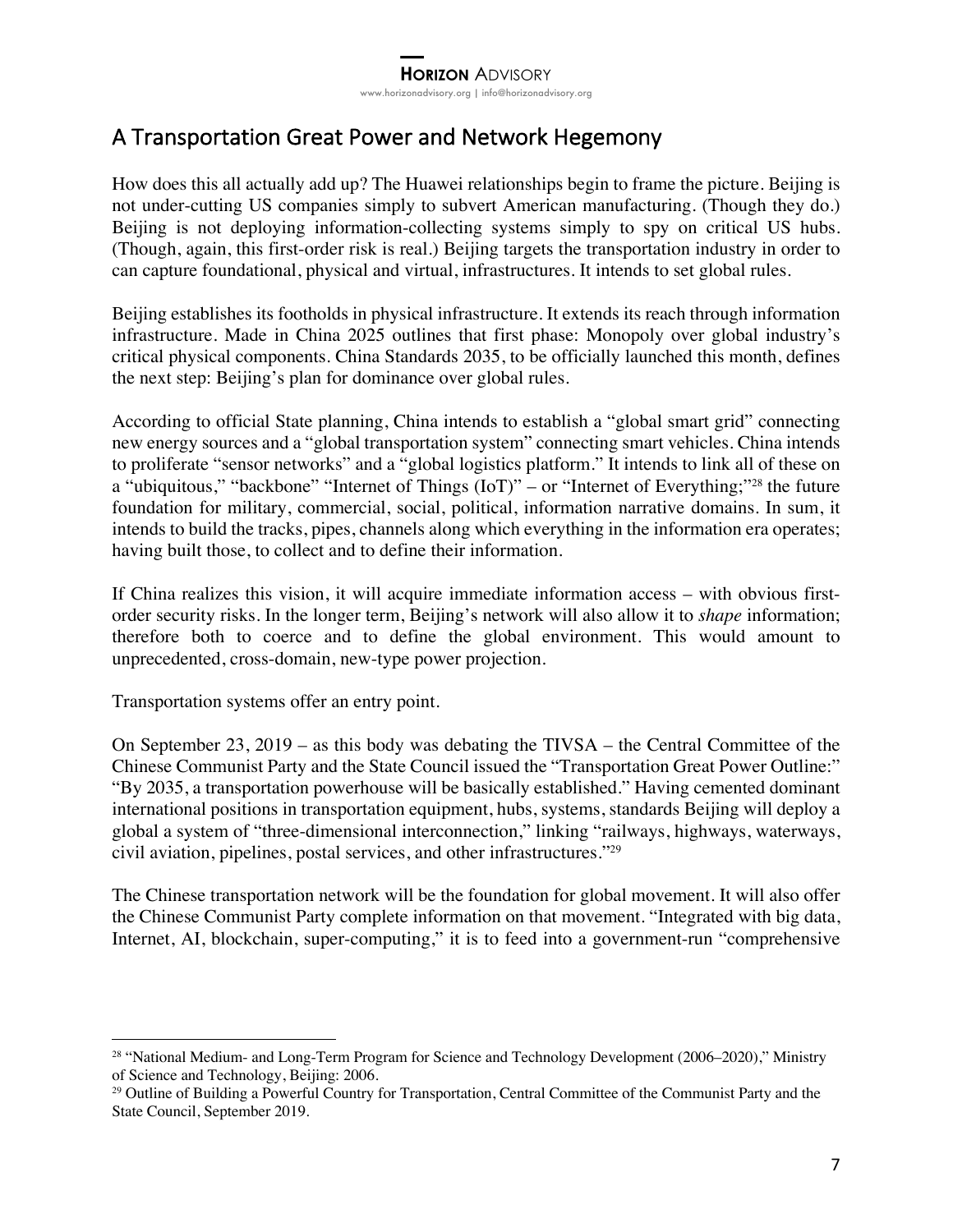transportation big data center."30 It will connect to other domains – "energy networks, information networks" – as well as military systems, including China's "Beidou satellite navigation system."31

This network will extend internationally through the unwitting cooperation of foreign actors. China's Transportation Great Power Strategy explains that the network will spread via the corridors of the Silk Road Economic Belt; fueled by "international investment" (albeit only from those entities that pass the Corporate Social Credit System's screening) and based on partnerships among Chinese companies and foreign states, societies, and enterprises $32 -$  partnerships like, of course, those between BYD and CRRC and the US system.

In October, BYD General Manager Li Hui declared his company a champion of "Xi Jinping's Transportation Great Power" strategy.33 CRRC's President Sun Yongcai spoke even earlier and more explicitly of CRRC's participation: "The National Congress of the Communist Party of China has proposed to build a 'technological power, quality power, aerospace power, network power, and transportation power,'" he said in 2018. "Facing the trend of the times and the golden opportunity, CRRC will shoulder the responsibility of carrying out national strategy."34

Beijing intends to complete its transportation vision by 2035. But the foundation is in place, globally, today. The Transportation Great Power strategy describes a multi-dimensional logistics network. Through foreign investments, commercial-proxies, and co-option of multilateral organizations, China has already established that network. It is called the National Transportation Logistics Platform in China; LOGINK abroad. No one is talking about it. It connects the global ports, rail, air, post systems in which China invests to a domestic data hub. Beijing has secured the support of ASEAN's NEAL-NET and Europe's IPCSA so that they proliferate China's information system, so that Japan and South Korea advocate a Chinese coercive tool as a global standard. Ostensibly private Chinese companies extend the net more widely and more subversively. Alibaba's Cainiao Logistics maintains a strategic cooperation agreement with LOGINK. Relationships with Alibaba proliferate the Chinese State data system.

<sup>&</sup>lt;sup>30</sup> In December, three months after the State Council published the Transportation Great Power Strategy, the Ministry of Transportation issued a supporting plan for "Promoting the Development of Comprehensive

Transportation Big Data (2020-2025). That plan orders all entities under the central government to cooperate in the construction of a "multi-dimensional," "controllable," "integrated," "comprehensive transportation big data system." The system is to permit "global big data analysis." It is to support "national strategies," including both the Transport Great Power Strategy and One Belt One Road. It is to be fully established by 2025. "Notice of the Ministry of Transport on issuing the 'Outline Action for Promoting the Development of Comprehensive Transportation Big Data 2020-2025'", Ministry of Transport, December 12, 2019.)

<sup>31</sup> 交通强国建设纲要 [Outline of Building a Powerful Country for Transportation], Central Committee of the Communist Party and the State Council, September 2019.

<sup>32</sup> 交通强国建设纲要 [Outline of Building a Powerful Country for Transportation], Central Committee of the Communist Party and the State Council, September 2019.

<sup>&</sup>lt;sup>33</sup> He also advertised the links between BYD and Huawei: "Our communication and signal systems use ITE-U in cooperation with Huawei." ("2019 全球未来出行大会|比亚迪轨道业务总经理李慧" [2019 Global Future Travel Conference | Li Hui, General Manager of BYD Rail Business]. auto.gasgoo.com, October 30, 2019.)

<sup>34</sup> 孙永才:为交通强国建设贡献中车方案和中车智慧 [Sun Yongcai: Contributing CRRC Solutions and CRRC Wisdom to the Construction of a Powerful Transportation Country], Sina Auto, January 20, 2018.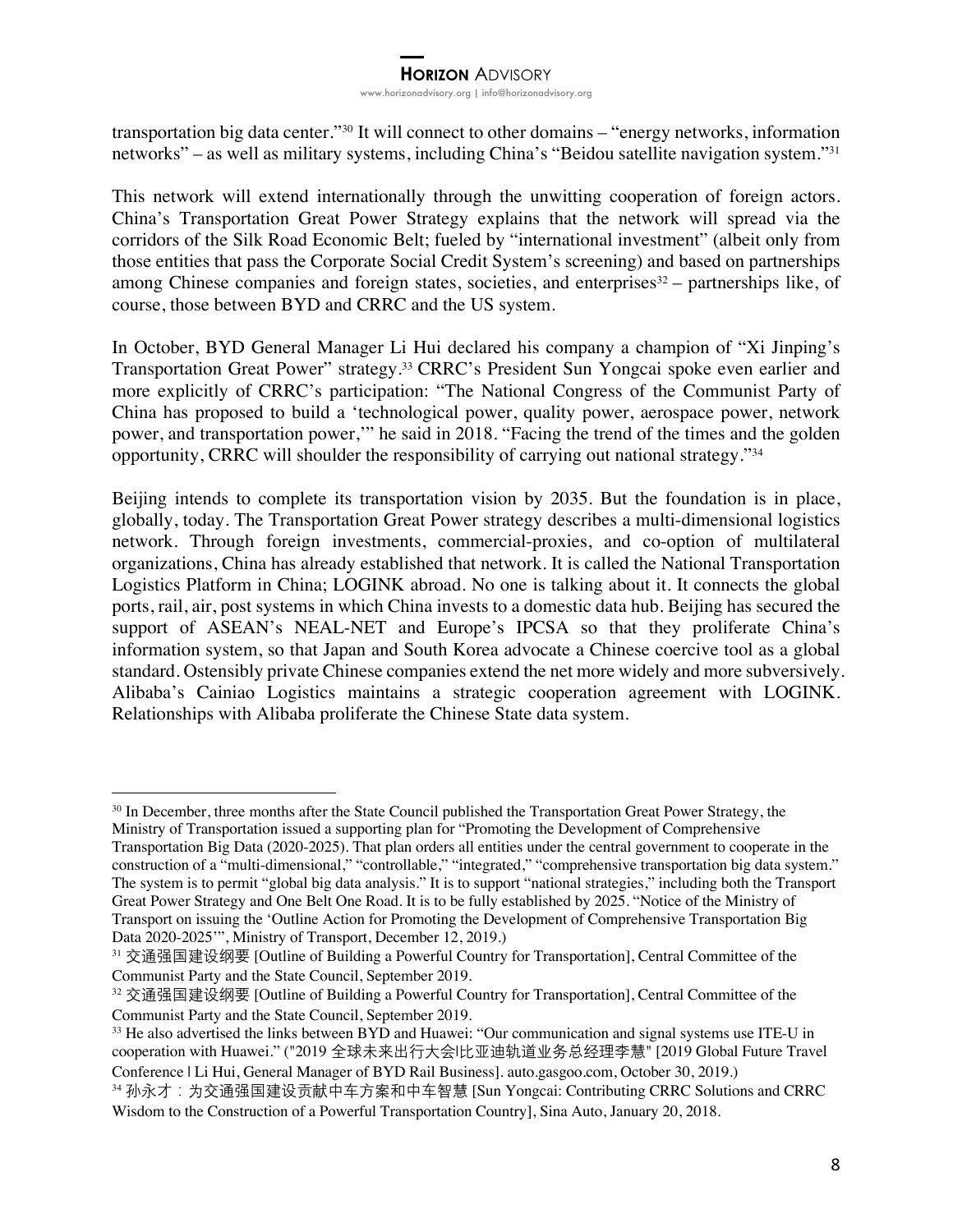This constitutes an entirely new type of power projection. Interconnected global networks and platforms risk granting Beijing unprecedented coercive might. China's web of smart cities, telecommunications, surveillance, logistics platforms, land and sea transportation, e-commerce, fintech empower the CCP to shape, deny, and coerce – informationally, economically, and kinetically. Recent jamming at the port of Shanghai points to potential first order, operational threats. China's corporate social credit system does the same in the economic domain. But proliferated through ostensibly commercial rather than explicitly military tools, this subversive web is escaping our attention. Worse yet we are fueling it. We should not be granting federal funding to China's State-supported champions.